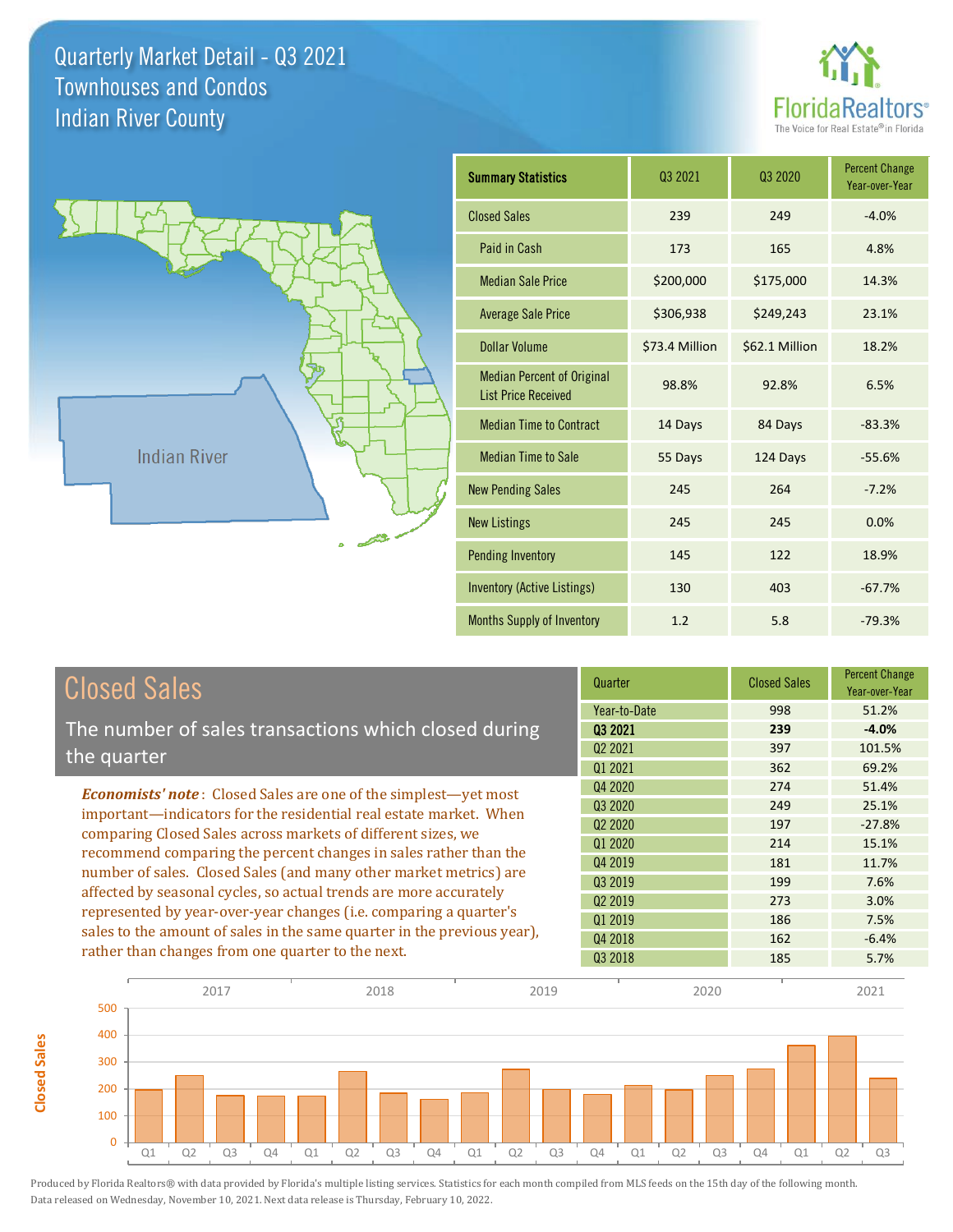

| Cash Sales                                                                     | Quarter             | <b>Cash Sales</b> | <b>Percent Change</b><br>Year-over-Year |
|--------------------------------------------------------------------------------|---------------------|-------------------|-----------------------------------------|
|                                                                                | Year-to-Date        | 683               | 62.6%                                   |
| The number of Closed Sales during the quarter in                               | 03 2021             | 173               | 4.8%                                    |
| which buyers exclusively paid in cash                                          | 02 2021             | 271               | 124.0%                                  |
|                                                                                | 01 2021             | 239               | 78.4%                                   |
|                                                                                | Q4 2020             | 165               | 34.1%                                   |
|                                                                                | 03 20 20            | 165               | 19.6%                                   |
| <b>Economists' note:</b> Cash Sales can be a useful indicator of the extent to | 02 2020             | 121               | $-36.3%$                                |
| which investors are participating in the market. Why? Investors are            | Q1 2020             | 134               | $-0.7%$                                 |
| far more likely to have the funds to purchase a home available up front,       | Q4 2019             | 123               | 23.0%                                   |
| whereas the typical homebuyer requires a mortgage or some other                | Q3 2019             | 138               | 17.9%                                   |
| form of financing. There are, of course, many possible exceptions, so          | Q <sub>2</sub> 2019 | 190               | $-2.6%$                                 |
| this statistic should be interpreted with care.                                | Q1 2019             | 135               | 0.0%                                    |
|                                                                                | Q4 2018             | 100               | $-12.3%$                                |



# Cash Sales as a Percentage of Closed Sales

The percentage of Closed Sales during the quarter which were Cash Sales

*Economists' note* : This statistic is simply another way of viewing Cash Sales. The remaining percentages of Closed Sales (i.e. those not paid fully in cash) each quarter involved some sort of financing, such as mortgages, owner/seller financing, assumed loans, etc.



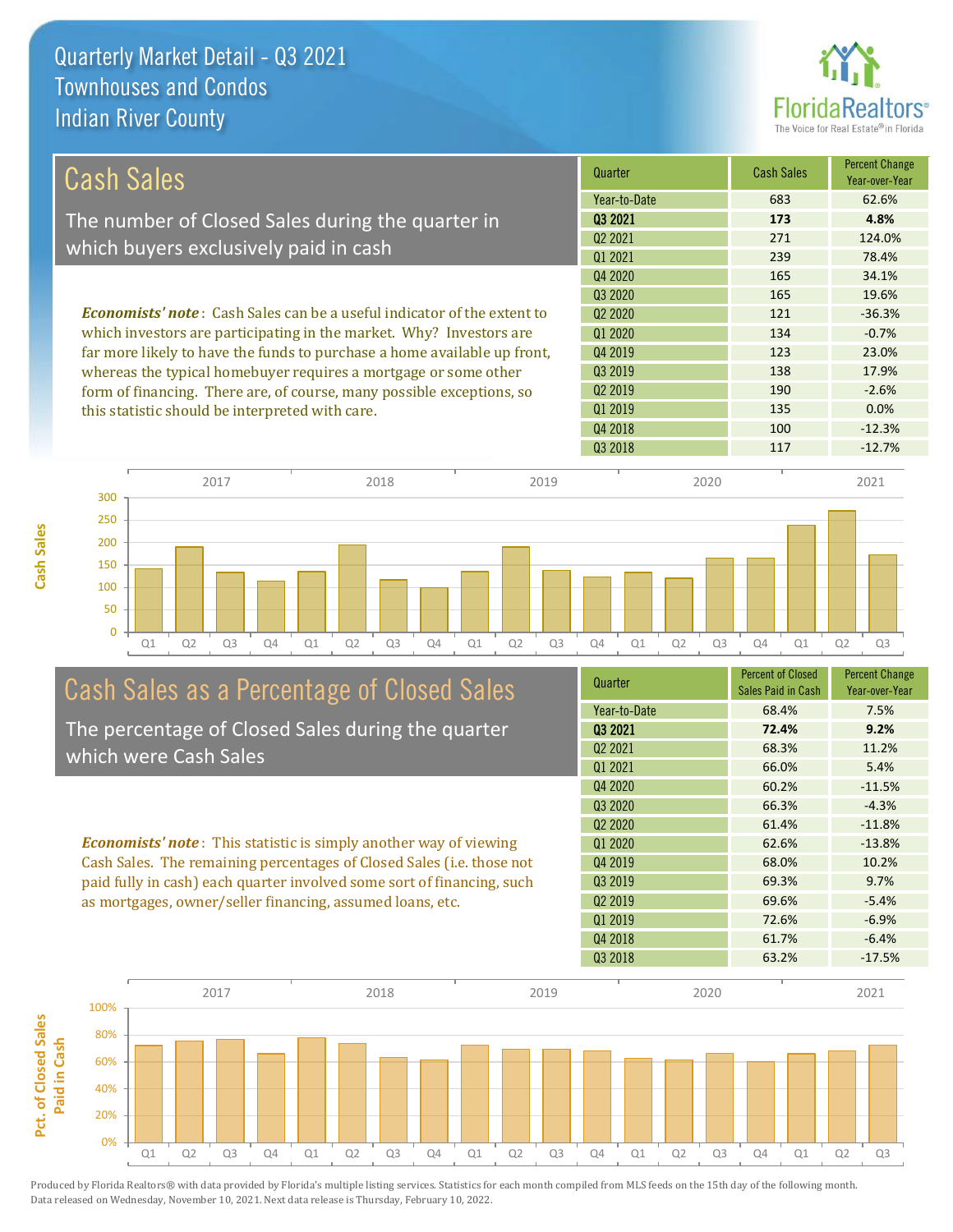

#### *Economists' note* : Median Sale Price is our preferred summary statistic for price activity because, unlike Average Sale Price, Median Sale Price is not sensitive to high sale prices for small numbers of homes that may not be characteristic of the market area. Keep in mind that median price trends over time are not always solely caused by changes in the general value of local real estate. Median sale price only reflects the values of the homes that *sold* each quarter, and the mix of the types of homes that sell can change over time. Q3 2018 **\$148,950** 14.6% Q1 2019 **\$156,950** \$156,950 20.7% Q4 2018 **\$158,500** 15.1% Q3 2019 \$154,250 3.6% Q2 2019 \$174,000 8.8% \$165,550 11.1% Q3 2020 \$175,000 13.5% Q4 2019 **\$149,000** -6.0% Q2 2021 \$210,000 36.8% Q1 2021 5164,750 5164,750 5164,750 5164,750 5164,750 5164,750 5164,750 5164,750 51 Q2 2020 \$153,500 -11.8% Q1 2020 \$167,000 6.4% Q4 2020 Quarter Median Sale Price Percent Change Year-over-Year Q3 2021 **\$200,000 14.3%** Year-to-Date \$190,850 14.3% \$150K \$200K \$250K 2017 2018 2019 2020 2021 Median Sale Price The median sale price reported for the quarter (i.e. 50% of sales were above and 50% of sales were below)



The average sale price reported for the quarter (i.e. total sales in dollars divided by the number of sales)

*Economists' note* : Usually, we prefer Median Sale Price over Average Sale Price as a summary statistic for home prices. However, Average Sale Price does have its uses—particularly when it is analyzed alongside the Median Sale Price. For one, the relative difference between the two statistics can provide some insight into the market for higher-end homes in an area.

| Quarter                         | <b>Average Sale Price</b> | <b>Percent Change</b><br>Year-over-Year |
|---------------------------------|---------------------------|-----------------------------------------|
| Year-to-Date                    | \$329,751                 | 29.3%                                   |
| 03 2021                         | \$306,938                 | 23.1%                                   |
| Q2 2021                         | \$368,911                 | 52.7%                                   |
| Q1 2021                         | \$301,866                 | 10.2%                                   |
| Q4 2020                         | \$266,283                 | $-5.0%$                                 |
| Q3 2020                         | \$249,243                 | 2.8%                                    |
| Q <sub>2</sub> 20 <sub>20</sub> | \$241,550                 | $-23.5%$                                |
| Q1 2020                         | \$274,014                 | $-1.1%$                                 |
| Q4 2019                         | \$280,238                 | $-1.5%$                                 |
| Q3 2019                         | \$242,414                 | 9.6%                                    |
| Q <sub>2</sub> 2019             | \$315,733                 | 9.9%                                    |
| Q1 2019                         | \$277,132                 | 25.4%                                   |
| Q4 2018                         | \$284,515                 | 40.6%                                   |
| Q3 2018                         | \$221,186                 | $-1.6%$                                 |



Produced by Florida Realtors® with data provided by Florida's multiple listing services. Statistics for each month compiled from MLS feeds on the 15th day of the following month. Data released on Wednesday, November 10, 2021. Next data release is Thursday, February 10, 2022.

**\$0K** \$50K \$100K

**Average Sale Price**

**Average Sale Price**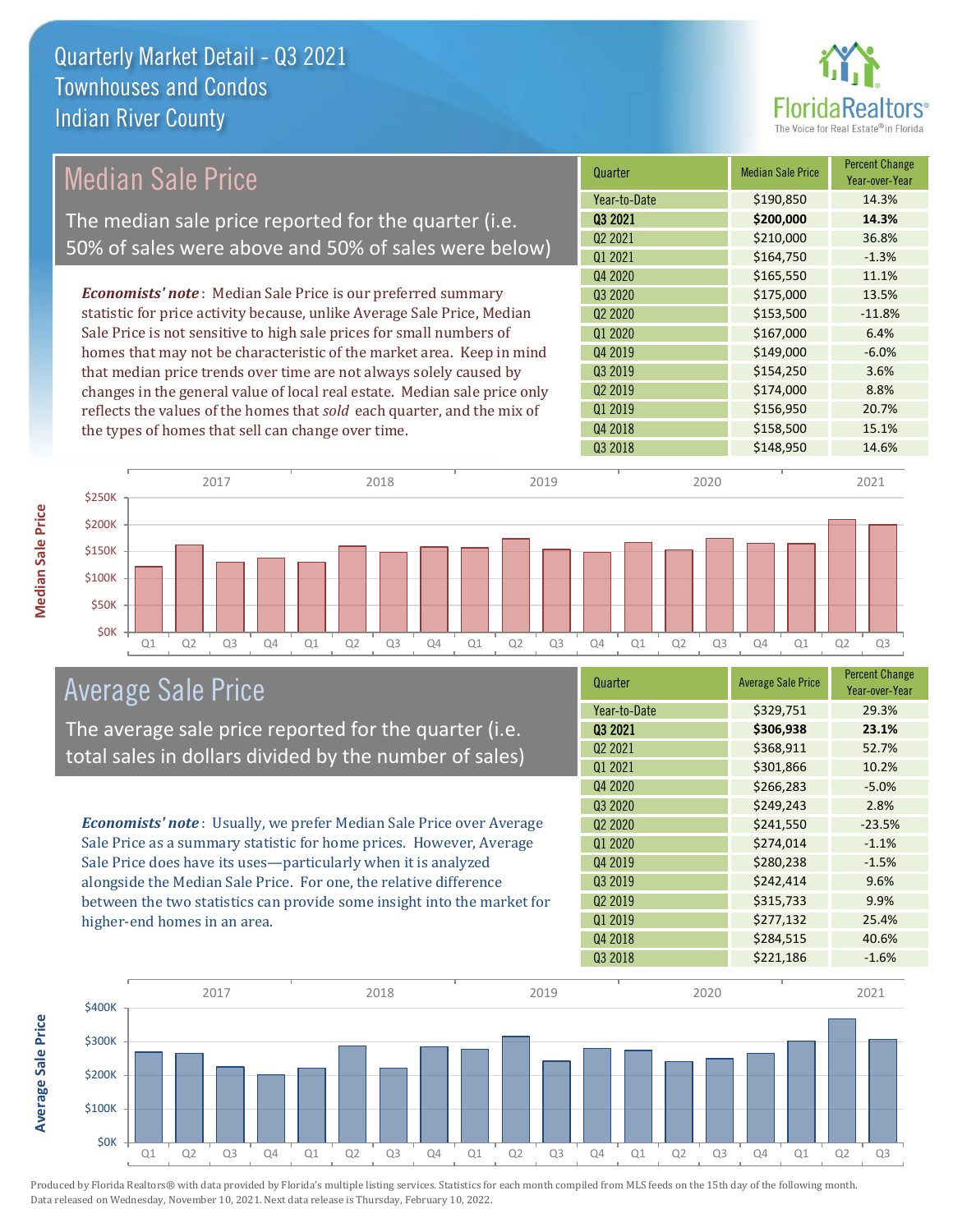

| Dollar Volume                                                                | Quarter             | <b>Dollar Volume</b> | <b>Percent Change</b><br>Year-over-Year |
|------------------------------------------------------------------------------|---------------------|----------------------|-----------------------------------------|
|                                                                              | Year-to-Date        | \$329.1 Million      | 95.6%                                   |
| The sum of the sale prices for all sales which closed                        | 03 2021             | \$73.4 Million       | 18.2%                                   |
|                                                                              | Q <sub>2</sub> 2021 | \$146.5 Million      | 207.8%                                  |
| during the quarter                                                           | Q1 2021             | \$109.3 Million      | 86.4%                                   |
|                                                                              | Q4 2020             | \$73.0 Million       | 43.8%                                   |
| <b>Economists' note</b> : Dollar Volume is simply the sum of all sale prices | Q3 2020             | \$62.1 Million       | 28.7%                                   |
| in a given time period, and can quickly be calculated by multiplying         | 02 2020             | \$47.6 Million       | $-44.8%$                                |
| Closed Sales by Average Sale Price. It is a strong indicator of the health   | Q1 2020             | \$58.6 Million       | 13.8%                                   |
| of the real estate industry in a market, and is of particular interest to    | Q4 2019             | \$50.7 Million       | 10.0%                                   |
| real estate professionals, investors, analysts, and government agencies.     | 03 2019             | \$48.2 Million       | 17.9%                                   |
| Potential home sellers and home buyers, on the other hand, will likely       | Q <sub>2</sub> 2019 | \$86.2 Million       | 13.2%                                   |
| be better served by paying attention to trends in the two components         | Q1 2019             | \$51.5 Million       | 34.8%                                   |

Q1 Q2 Q3 Q4 Q1 Q2 Q3 Q4 Q1 Q2 Q3 Q4 Q1 Q2 Q3 Q4 Q1 Q2 Q3 \$0 \$50 M \$100 M \$150 M \$200 M 2017 2018 2019 2020 2021

## Median Percent of Original List Price Received

of Dollar Volume (i.e. sales and prices) individually.

The median of the sale price (as a percentage of the original list price) across all properties selling during the quarter

*Economists' note* : The Median Percent of Original List Price Received is useful as an indicator of market recovery, since it typically rises as buyers realize that the market may be moving away from them and they need to match the selling price (or better it) in order to get a contract on the house. This is usually the last measure to indicate a market has shifted from down to up, so it is what we would call a *lagging* indicator.

| Quarter                         | Med. Pct. of Orig.<br><b>List Price Received</b> | <b>Percent Change</b><br>Year-over-Year |
|---------------------------------|--------------------------------------------------|-----------------------------------------|
| Year-to-Date                    | 97.1%                                            | 4.3%                                    |
| 03 2021                         | 98.8%                                            | 6.5%                                    |
| Q <sub>2</sub> 2021             | 97.3%                                            | 4.7%                                    |
| 01 2021                         | 95.8%                                            | 2.5%                                    |
| Q4 2020                         | 94.4%                                            | 0.2%                                    |
| Q3 2020                         | 92.8%                                            | $-0.2%$                                 |
| Q <sub>2</sub> 20 <sub>20</sub> | 92.9%                                            | $-0.6%$                                 |
| Q1 2020                         | 93.5%                                            | $-0.4%$                                 |
| Q4 2019                         | 94.2%                                            | 0.3%                                    |
| Q3 2019                         | 93.0%                                            | $-0.9%$                                 |
| Q <sub>2</sub> 2019             | 93.5%                                            | $-1.5%$                                 |
| Q1 2019                         | 93.9%                                            | $-1.3%$                                 |
| Q4 2018                         | 93.9%                                            | $-1.5%$                                 |
| Q3 2018                         | 93.8%                                            | 0.1%                                    |

Q4 2018 **\$46.1 Million 31.6%** 

Q3 2018 **\$40.9 Million 4.0%** 

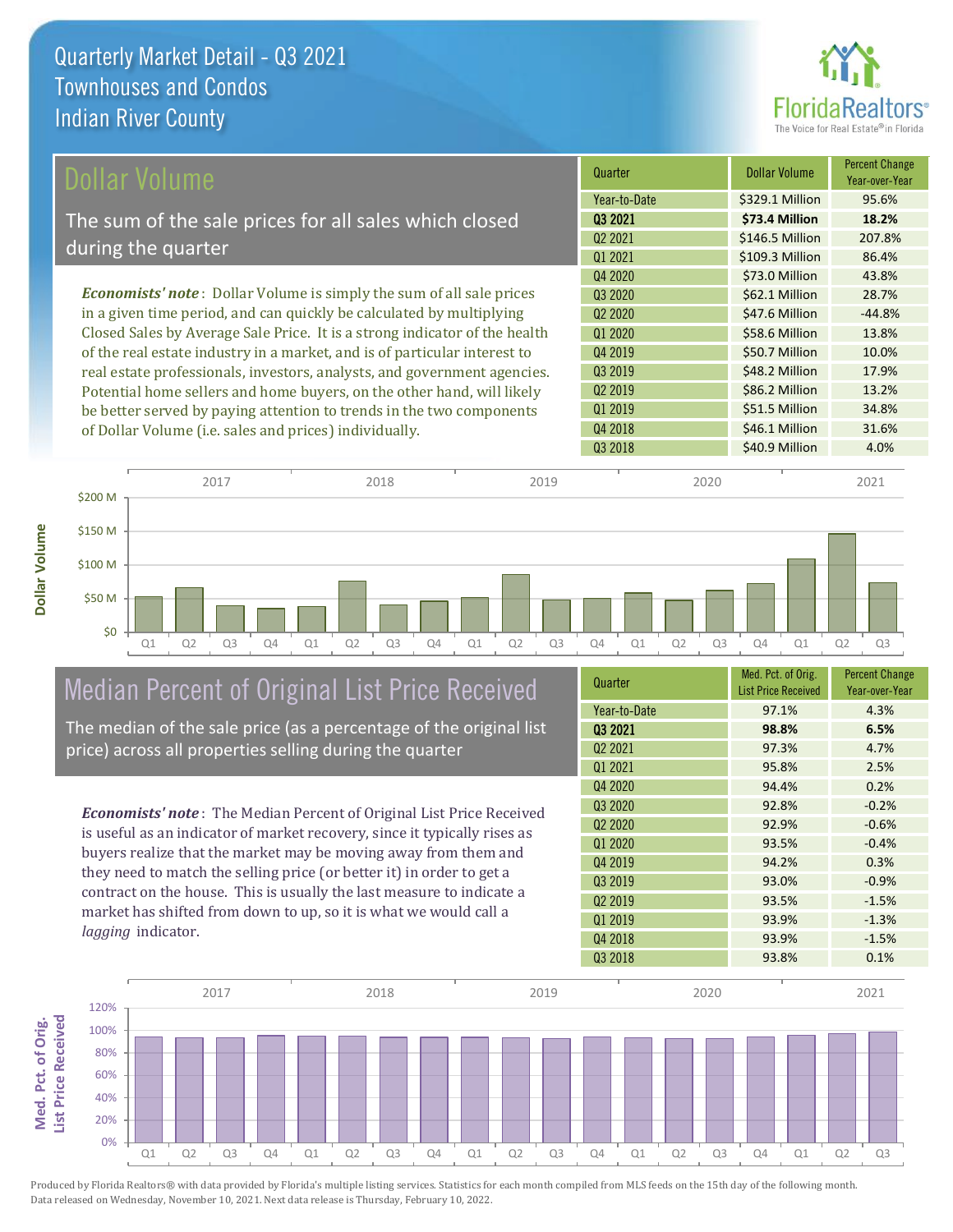

## Median Time to Contract

The median number of days between the listing date and contract date for all Closed Sales during the quarter

*Economists' note* : Like Time to Sale, Time to Contract is a measure of the length of the home selling process calculated for sales which closed during the quarter. The difference is that Time to Contract measures the number of days between the initial listing of a property and the signing of the contract which eventually led to the closing of the sale. When the gap between Median Time to Contract and Median Time to Sale grows, it is usually a sign of longer closing times and/or declining numbers of cash sales.



#### 2017 2018 2019 2020 2021 100 **Median Time to Median Time to**  80 **Contract** 60 40  $20$  $\Omega$ Q1 Q2 Q3 Q4 Q1 Q2 Q3 Q4 Q1 Q2 Q3 Q4 Q1 Q2 Q3 Q4 Q1 Q2 Q3

### Median Time to Sale

The median number of days between the listing date and closing date for all Closed Sales during the quarter

*Economists' note* : Time to Sale is a measure of the length of the home selling process, calculated as the number of days between the initial listing of a property and the closing of the sale. *Median* Time to Sale is the amount of time the "middle" property selling this month was on the market. That is, 50% of homes selling this month took *less* time to sell, and 50% of homes took *more* time to sell. Median Time to Sale gives a more accurate picture than Average Time to Sale, which can be skewed upward by small numbers of properties taking an abnormally long time to sell.

| Quarter                         | <b>Median Time to Sale</b> | <b>Percent Change</b><br>Year-over-Year |
|---------------------------------|----------------------------|-----------------------------------------|
| Year-to-Date                    | 70 Days                    | $-36.9%$                                |
| 03 2021                         | 55 Days                    | $-55.6%$                                |
| Q <sub>2</sub> 2021             | 68 Days                    | $-35.2%$                                |
| Q1 2021                         | 81 Days                    | $-27.0%$                                |
| Q4 2020                         | 128 Days                   | 48.8%                                   |
| Q3 2020                         | 124 Days                   | 5.1%                                    |
| Q <sub>2</sub> 20 <sub>20</sub> | 105 Days                   | 10.5%                                   |
| Q1 2020                         | 111 Days                   | 11.0%                                   |
| Q4 2019                         | 86 Days                    | $-25.2%$                                |
| Q3 2019                         | 118 Days                   | 8.3%                                    |
| Q <sub>2</sub> 2019             | 95 Days                    | 15.9%                                   |
| Q1 2019                         | 100 Days                   | 25.0%                                   |
| Q4 2018                         | 115 Days                   | 11.7%                                   |
| Q3 2018                         | 109 Days                   | 1.9%                                    |

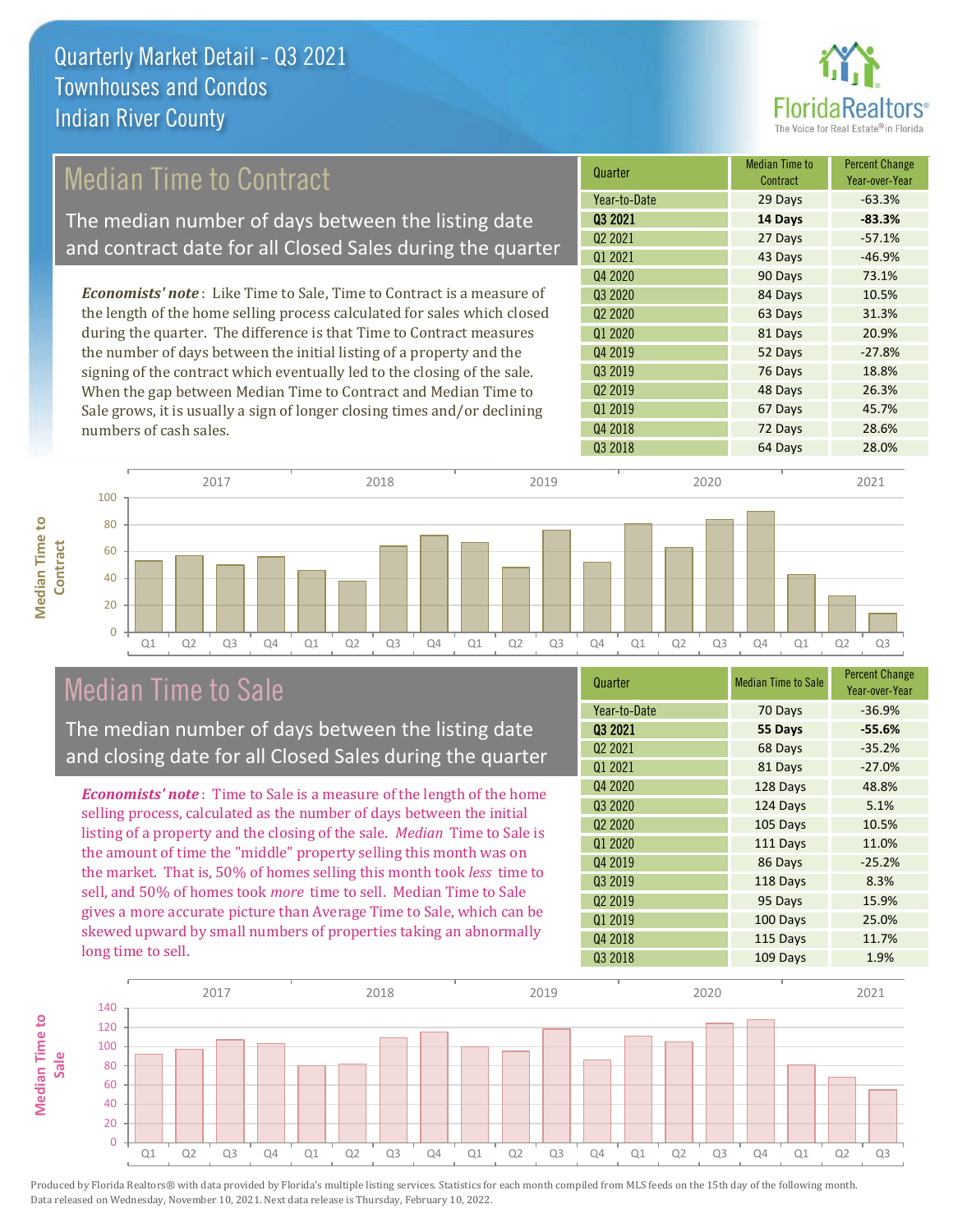

| <b>New Pending Sales</b>                                                      | Quarter             | <b>New Pending Sales</b> | <b>Percent Change</b><br>Year-over-Year |
|-------------------------------------------------------------------------------|---------------------|--------------------------|-----------------------------------------|
|                                                                               | Year-to-Date        | 1,055                    | 40.1%                                   |
| The number of listed properties that went under                               | 03 2021             | 245                      | $-7.2%$                                 |
| contract during the quarter                                                   | Q <sub>2</sub> 2021 | 333                      | 42.3%                                   |
|                                                                               | Q1 2021             | 477                      | 87.1%                                   |
|                                                                               | Q4 2020             | 302                      | 63.2%                                   |
| <b>Economists' note:</b> Because of the typical length of time it takes for a | 03 2020             | 264                      | 42.7%                                   |
| sale to close, economists consider Pending Sales to be a decent               | Q <sub>2</sub> 2020 | 234                      | $-7.5%$                                 |
| indicator of potential future Closed Sales. It is important to bear in        | Q1 2020             | 255                      | $-1.5%$                                 |
| mind, however, that not all Pending Sales will be closed successfully.        | Q4 2019             | 185                      | 22.5%                                   |
| So, the effectiveness of Pending Sales as a future indicator of Closed        | 03 2019             | 185                      | $-1.6%$                                 |
| Sales is susceptible to changes in market conditions such as the              | Q <sub>2</sub> 2019 | 253                      | 5.9%                                    |
| availability of financing for homebuyers and the inventory of                 | Q1 2019             | 259                      | $-5.8%$                                 |
| distressed properties for sale.                                               | Q4 2018             | 151                      | $-11.7%$                                |
|                                                                               | 03 2018             | 188                      | 11.2%                                   |



## New Listings

The number of properties put onto the market during the quarter

*Economists' note* : New Listings tend to rise in delayed response to increasing prices, so they are often seen as a lagging indicator of market health. As prices rise, potential sellers raise their estimations of value—and in the most recent cycle, rising prices have freed up many potential sellers who were previously underwater on their mortgages. Note that in our calculations, we take care to not include properties that were recently taken off the market and quickly relisted, since these are not really *new* listings.

| Quarter                         | <b>New Listings</b> | <b>Percent Change</b><br>Year-over-Year |
|---------------------------------|---------------------|-----------------------------------------|
| Year-to-Date                    | 933                 | $-0.6%$                                 |
| 03 2021                         | 245                 | 0.0%                                    |
| 02 2021                         | 295                 | $-14.7%$                                |
| Q1 2021                         | 393                 | 12.9%                                   |
| Q4 2020                         | 274                 | $-18.5%$                                |
| Q3 2020                         | 245                 | 4.7%                                    |
| Q <sub>2</sub> 20 <sub>20</sub> | 346                 | 29.1%                                   |
| Q1 2020                         | 348                 | $-16.5%$                                |
| Q4 2019                         | 336                 | 17.5%                                   |
| Q3 2019                         | 234                 | $-2.5%$                                 |
| Q <sub>2</sub> 2019             | 268                 | 2.3%                                    |
| Q1 2019                         | 417                 | 4.8%                                    |
| Q4 2018                         | 286                 | 18.7%                                   |
| Q3 2018                         | 240                 | 38.7%                                   |



Produced by Florida Realtors® with data provided by Florida's multiple listing services. Statistics for each month compiled from MLS feeds on the 15th day of the following month. Data released on Wednesday, November 10, 2021. Next data release is Thursday, February 10, 2022.

**New Listings**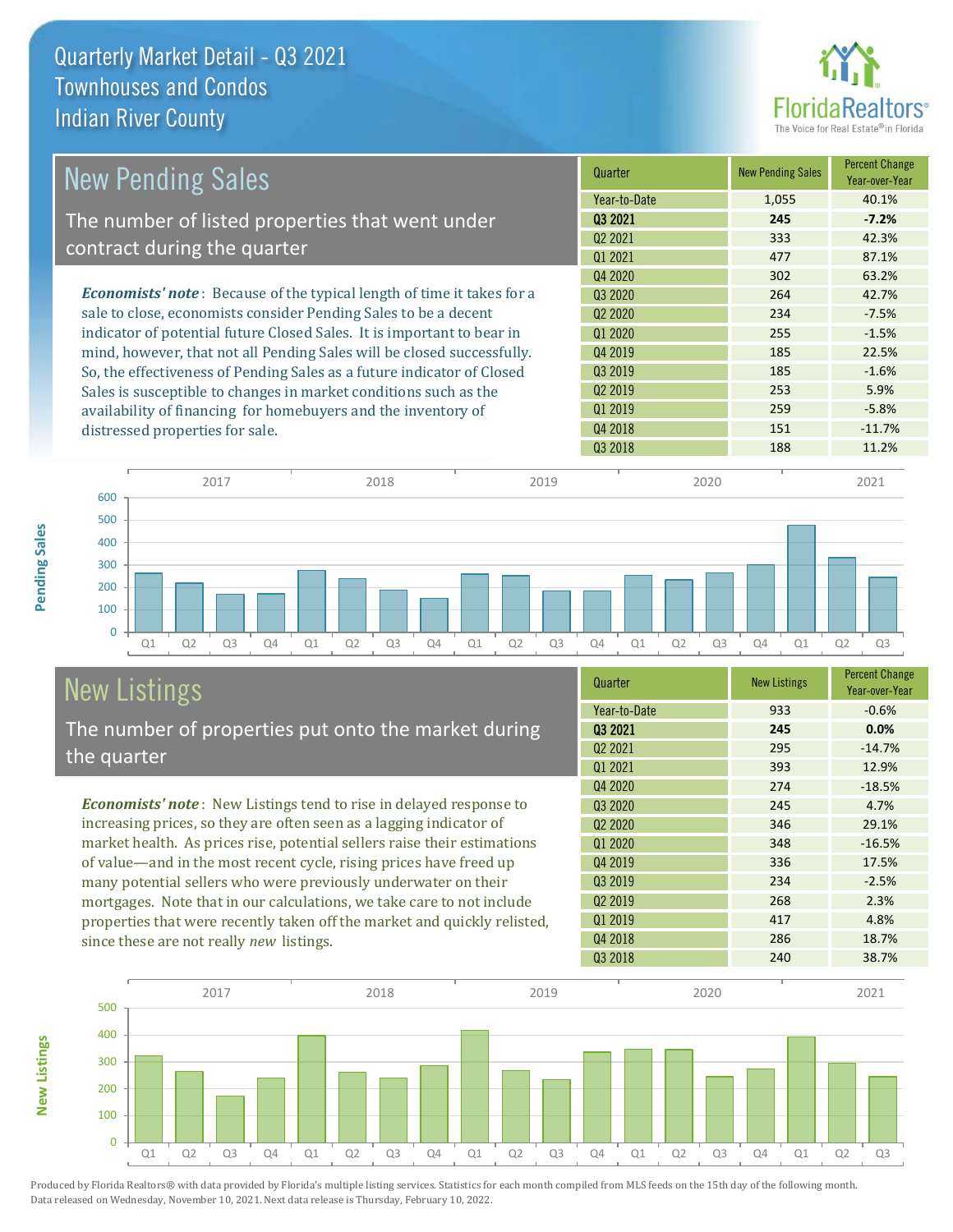

| Inventory (Active Listings)                                                  | Quarter                  | Inventory | <b>Percent Change</b><br>Year-over-Year |
|------------------------------------------------------------------------------|--------------------------|-----------|-----------------------------------------|
|                                                                              | <b>YTD (Monthly Avg)</b> | 185       | $-63.5%$                                |
| The number of property listings active at the end of                         | 03 2021                  | 130       | $-67.7%$                                |
|                                                                              | Q <sub>2</sub> 2021      | 136       | $-73.2%$                                |
| the quarter                                                                  | 01 2021                  | 216       | $-60.3%$                                |
|                                                                              | 04 2020                  | 353       | $-34.5%$                                |
| <b>Economists' note</b> : There are a number of ways to define and calculate | 03 20 20                 | 403       | $-3.6%$                                 |
| Inventory. Our method is to simply count the number of active listings       | 02 2020                  | 507       | 9.5%                                    |
| on the last day of the quarter, and hold this number to compare with         | Q1 2020                  | 544       | 2.6%                                    |
| the same quarter the following year. Inventory rises when New                | 04 2019                  | 539       | 21.7%                                   |
| Listings are outpacing the number of listings that go off-market             | 03 2019                  | 418       | 14.5%                                   |
| (regardless of whether they actually sell) Likewise it falls when New        | 02 2019                  | 463       | 28.6%                                   |

(regardless of whether they actually sell). Likewise, it falls when New Listings aren't keeping up with the rate at which homes are going offmarket.

**Inventory**



# Months Supply of Inventory

An estimate of the number of months it will take to deplete the current Inventory given recent sales rates

*Economists' note* : MSI is a useful indicator of market conditions. The benchmark for a balanced market (favoring neither buyer nor seller) is 5.5 months of inventory. Anything higher is traditionally a buyers' market, and anything lower is a sellers' market. There is no single accepted way of calculating MSI. A common method is to divide current Inventory by the most recent month's Closed Sales count, but this count is a usually poor predictor of future Closed Sales due to seasonal cycles. To eliminate seasonal effects, we use the 12-month average of monthly Closed Sales instead.

| Quarter                         | <b>Months Supply</b> | <b>Percent Change</b><br>Year-over-Year |
|---------------------------------|----------------------|-----------------------------------------|
| <b>YTD (Monthly Avg)</b>        | 2.0                  | $-73.0%$                                |
| 03 2021                         | 1.2                  | $-79.3%$                                |
| 02 2021                         | 1.3                  | $-83.1%$                                |
| Q1 2021                         | 2.4                  | $-68.0%$                                |
| Q4 2020                         | 4.5                  | $-41.6%$                                |
| Q3 2020                         | 5.8                  | $-4.9%$                                 |
| Q <sub>2</sub> 20 <sub>20</sub> | 7.7                  | 11.6%                                   |
| Q1 2020                         | 7.5                  | $-6.3%$                                 |
| Q4 2019                         | 7.7                  | 13.2%                                   |
| Q3 2019                         | 6.1                  | 10.9%                                   |
| Q <sub>2</sub> 2019             | 6.9                  | 25.5%                                   |
| Q1 2019                         | 8.0                  | 23.1%                                   |
| Q4 2018                         | 6.8                  | 38.8%                                   |
| Q3 2018                         | 5.5                  | 14.6%                                   |

Q1 2019 **530** 27.7% Q4 2018 **443** 35.9%

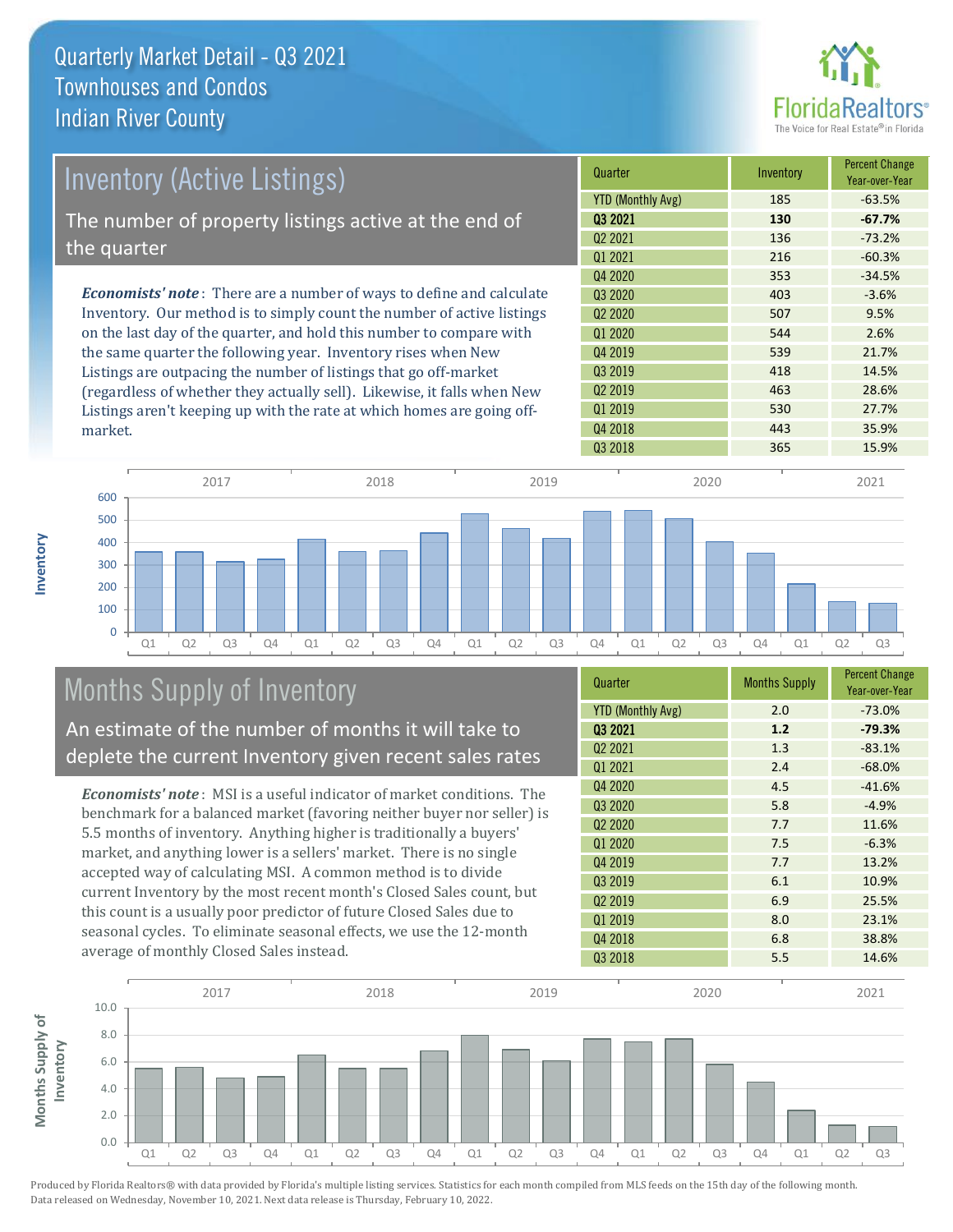

## Closed Sales by Sale Price

The number of sales transactions which closed during the quarter

*Economists' note:* Closed Sales are one of the simplest—yet most important—indicators for the residential real estate market. When comparing Closed Sales across markets of different sizes, we recommend comparing the percent changes in sales rather than the number of sales. Closed Sales (and many other market metrics) are affected by seasonal cycles, so actual trends are more accurately represented by year-over-year changes (i.e. comparing a quarter's sales to the amount of sales in the same quarter in the previous year), rather than changes from one quarter to the next.

| <b>Sale Price</b>     | <b>Closed Sales</b> | <b>Percent Change</b><br>Year-over-Year |
|-----------------------|---------------------|-----------------------------------------|
| Less than \$50,000    | 0                   | $-100.0%$                               |
| \$50,000 - \$99,999   | 25                  | $-37.5%$                                |
| $$100,000 - $149,999$ | 46                  | $-25.8%$                                |
| $$150,000 - $199,999$ | 46                  | 43.8%                                   |
| \$200,000 - \$249,999 | 23                  | $-28.1%$                                |
| \$250,000 - \$299,999 | 19                  | $-5.0%$                                 |
| \$300,000 - \$399,999 | 29                  | 16.0%                                   |
| \$400,000 - \$599,999 | 19                  | 11.8%                                   |
| \$600,000 - \$999,999 | 27                  | 50.0%                                   |
| \$1,000,000 or more   | 5                   | 150.0%                                  |



# Median Time to Contract by Sale Price The median number of days between the listing date

and contract date for all Closed Sales during the quarter

*Economists' note* : Like Time to Sale, Time to Contract is a measure of the length of the home selling process calculated for sales which closed during the quarter. The difference is that Time to Contract measures the number of days between the initial listing of a property and the signing of the contract which eventually led to the closing of the sale. When the gap between Median Time to Contract and Median Time to Sale grows, it is usually a sign of longer closing times and/or declining numbers of cash sales.

| <b>Sale Price</b>     | <b>Median Time to</b><br>Contract | <b>Percent Change</b><br>Year-over-Year |
|-----------------------|-----------------------------------|-----------------------------------------|
| Less than \$50,000    | (No Sales)                        | N/A                                     |
| $$50,000 - $99,999$   | 17 Days                           | $-84.0%$                                |
| $$100,000 - $149,999$ | 12 Days                           | $-83.1%$                                |
| \$150,000 - \$199,999 | 11 Days                           | $-69.4%$                                |
| \$200,000 - \$249,999 | 13 Days                           | $-84.3%$                                |
| \$250,000 - \$299,999 | 13 Days                           | $-92.5%$                                |
| \$300,000 - \$399,999 | 14 Days                           | $-86.4%$                                |
| \$400,000 - \$599,999 | 33 Days                           | $-75.6%$                                |
| \$600,000 - \$999,999 | 21 Days                           | $-83.8%$                                |
| \$1,000,000 or more   | 37 Days                           | $-92.4%$                                |



Produced by Florida Realtors® with data provided by Florida's multiple listing services. Statistics for each month compiled from MLS feeds on the 15th day of the following month. Data released on Wednesday, November 10, 2021. Next data release is Thursday, February 10, 2022.

**Median Time to Contract**

**Median Time to Contract**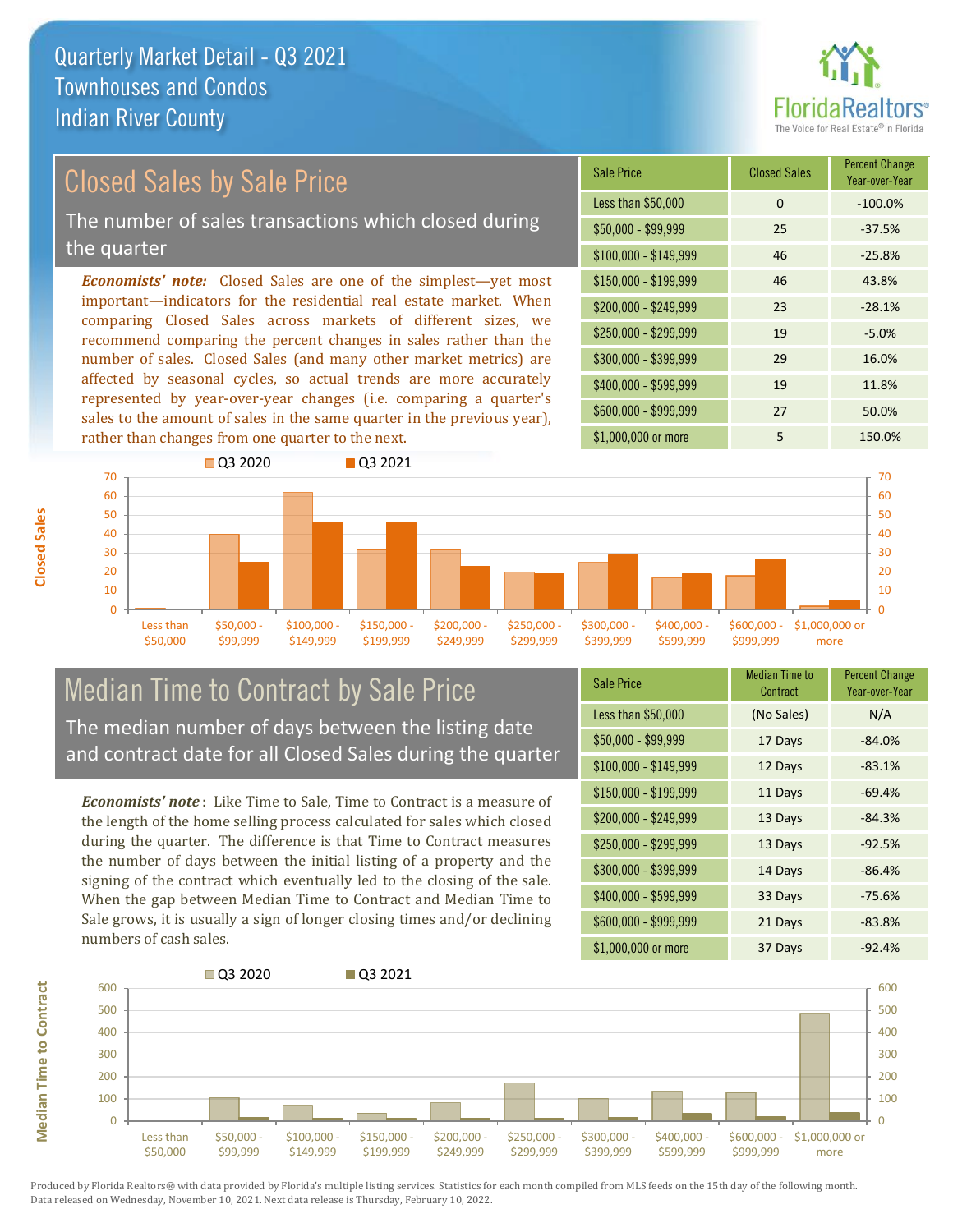

## New Listings by Initial Listing Price

The number of properties put onto the market during the quarter

*Economists' note:* New Listings tend to rise in delayed response to increasing prices, so they are often seen as a lagging indicator of market health. As prices rise, potential sellers raise their estimations of value—and in the most recent cycle, rising prices have freed up many potential sellers who were previously underwater on their mortgages. Note that in our calculations, we take care to not include properties that were recently taken off the market and quickly relisted, since these are not really *new* listings.

| <b>Initial Listing Price</b> | <b>New Listings</b> | <b>Percent Change</b><br>Year-over-Year |
|------------------------------|---------------------|-----------------------------------------|
| Less than \$50,000           | 0                   | $-100.0%$                               |
| $$50,000 - $99,999$          | 18                  | $-35.7%$                                |
| $$100,000 - $149,999$        | 41                  | $-37.9%$                                |
| $$150,000 - $199,999$        | 65                  | 47.7%                                   |
| \$200,000 - \$249,999        | 29                  | 38.1%                                   |
| \$250,000 - \$299,999        | 21                  | $-8.7%$                                 |
| \$300,000 - \$399,999        | 15                  | $-16.7%$                                |
| \$400,000 - \$599,999        | 14                  | $-22.2%$                                |
| \$600,000 - \$999,999        | 29                  | 70.6%                                   |
| \$1,000,000 or more          | 13                  | 44.4%                                   |



#### Inventory by Current Listing Price The number of property listings active at the end of the quarter

*Economists' note* : There are a number of ways to define and calculate Inventory. Our method is to simply count the number of active listings on the last day of the quarter, and hold this number to compare with the same quarter the following year. Inventory rises when New Listings are outpacing the number of listings that go off-market (regardless of whether they actually sell). Likewise, it falls when New Listings aren't keeping up with the rate at which homes are going offmarket.

| <b>Current Listing Price</b> | Inventory | <b>Percent Change</b><br>Year-over-Year |
|------------------------------|-----------|-----------------------------------------|
| Less than \$50,000           | 0         | N/A                                     |
| $$50,000 - $99,999$          | 4         | $-89.7%$                                |
| $$100,000 - $149,999$        | 13        | $-83.3%$                                |
| $$150,000 - $199,999$        | 20        | $-55.6%$                                |
| \$200,000 - \$249,999        | 12        | $-47.8%$                                |
| \$250,000 - \$299,999        | 9         | $-77.5%$                                |
| \$300,000 - \$399,999        | 3         | $-92.7%$                                |
| \$400,000 - \$599,999        | 13        | $-69.0%$                                |
| \$600,000 - \$999,999        | 16        | $-60.0%$                                |
| \$1,000,000 or more          | 40        | $-27.3%$                                |



Produced by Florida Realtors® with data provided by Florida's multiple listing services. Statistics for each month compiled from MLS feeds on the 15th day of the following month. Data released on Wednesday, November 10, 2021. Next data release is Thursday, February 10, 2022.

**Inventory**